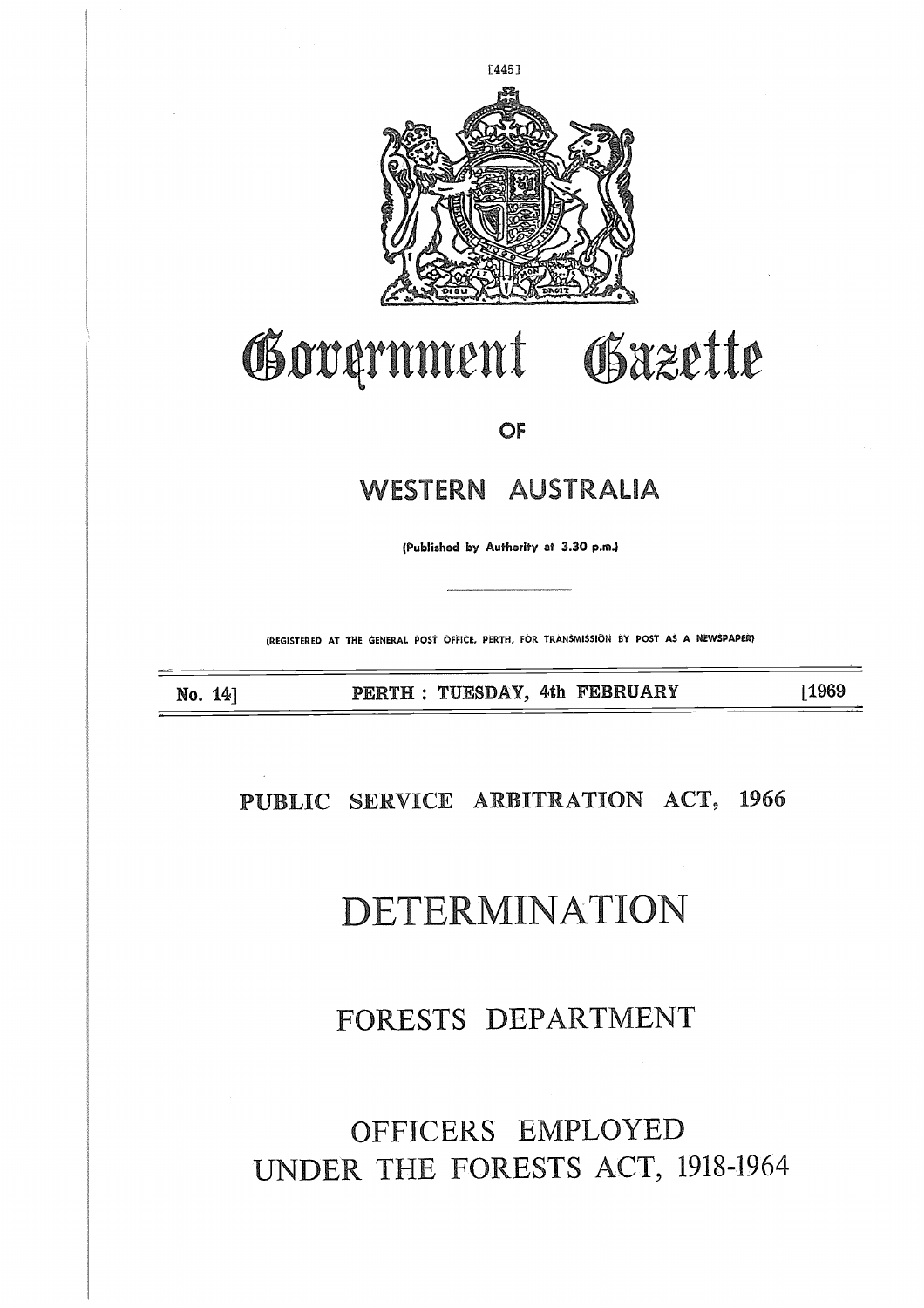#### **PUBLIC SERVICE ARBITRATION ACT, 1966**

FORESTS DEPARTMENT

#### **DETERMINATION**

#### OFFICERS EMPLOYED UNDER THE FORESTS ACT, 1918-1964

PURSUANT to section 12 of the Public Service Arbitration Act, 1966, I, Allan Cuthbert Harris, Conservator of Forests, herel determine the salaries or salary ranges appropriate to officers covered by "The Forests Act Field Staff Agreement, 1968", No. of 1968, in terms of the salaries or salary ranges laid down in clauses 5, 6, 7 and 8 of that Agreement.

For convenience the salaries or salary ranges allocated have been indicated by the following levels :-

DETERMINATION<br>
OFFICERS EMPLOYED UNDER THE FORESTS ACT, 1918-1964<br>
orison 12 of the Public Service Arbitration Act, 1966, I, Allan Cuthbert Harris, Conservato<br>
ries or salary ranges appropriate to officers covered by "The  $\begin{array}{c} \$ \\ 1,524 \end{array}$ DETERMINATION<br>
OFFICERS EMPLOYED UNDER THE FORESTS ACT, 1918-1964<br>
12 of the Public Service Arbitration Act, 1966, I, Allan Cuthbert Harris, Conserva<br>
or salary ranges appropriate to officers covered by "The Forests Act Fi ER THE FORESTS ACT, 1918–1964<br>
Act, 1966, I, Allan Cuthbert Harris, Conserve<br>
covered by "The Forests Act Field Staff Agre<br>
clauses 5, 6, 7 and 8 of that Agreement.<br>
nave been indicated by the following levels :<br>
Per Annus ER THE FORESTS ACT, 1918–1964<br>
Act, 1966, I, Allan Cuthbert Harris, Conserva<br>
covered by "The Forests Act Field Staff Agre<br>
clauses 5, 6, 7 and 8 of that Agreement.<br>
nave been indicated by the following levels :<br>
Per Annu<br> Act, 1966, I, Allan Cuthbert Harris, Conserva<br>
covered by "The Forests Act Field Staff Agre<br>
clauses 5, 6, 7 and 8 of that Agreement.<br>
have been indicated by the following levels :<br>
Per Annu<br>
17 years of age (1920) wears o Examples appropriate to omders dovered by the rotests actriciated banding examples salaries or salary ranges allocated have been indicated by the following levels :<br>
Per Annus<br>
Level F1 (Juniors) .... .... 17 years of age crauses 5, 0, 7 and 6 01 enac Agreement.<br>
17 years of age  $\ldots$  .... .... 1,524<br>
18 years of age  $\ldots$  .... .... 1,524<br>
19 years of age  $\ldots$  .... .... 1,802<br>
19 years of age  $\ldots$  .... ... 2,124<br>
20 years of age  $\ldots$  .. are been indicated by the following levels :-<br>
Per Annu \$<br>
3 years of age .... .... ..... 1,524<br>
13 years of age .... .... .... 1,802<br>
19 years of age .... .... .... 2,124<br>
20 years of age .... .... .... 2,357<br>
1st year .. At years of age and indicated by the following levels :-<br>
Per Annu \$<br>
17 years of age and and all the set of age and and all the set of age and and all the set of age and and all the set of age and and all the set of age a Level F1 (Juniors) .... .... 17 years of age .... .... .... 1524<br>
18 years of age .... .... .... 1502<br>
19 years of age .... .... .... 1502<br>
20 years of age .... .... ... 2,357<br>
Level F2 .... .... .... ... 1st year .... ... 17 years of age .... .... .... 1,524<br>
18 years of age .... .... .... 1,524<br>
19 years of age .... .... .... 2,124<br>
20 years of age .... .... .... 2,522<br>
2nd year .... .... .... .... 2,522<br>
2nd year .... .... .... .... 2,522 17 years of age .... .... .... .... 1,524<br>
18 years of age .... .... .... 1,802<br>
19 years of age .... .... .... 2,124<br>
20 years of age .... .... .... 2,522<br>
2nd year .... .... .... 2,522<br>
2nd year .... .... .... 2,732<br>
3rd 18 years of age .... .... .... 1,802<br>19 years of age .... .... .... 2,124<br>20 years of age .... .... .... 2,357<br>1st year .... .... .... .... 2,522<br>2nd year .... .... .... .... 2,322<br>3rd year .... .... .... ... 2,972<br>2nd yea 19 years of age .... .... .... .... 2,124<br>
20 years of age .... .... .... 2,522<br>
2nd year .... .... .... 2,522<br>
2nd year .... .... .... 2,522<br>
3rd year .... .... .... 2,322<br>
4th year .... .... .... ... 2,972<br>
2nd year .... Minimum per annum \$ Intermediate per annum \$ Maximum per annum \$ Level F4 .... .... .... 3,647 .... .... 3,787 Level F5 3,942 4,092 Level F6 .... .... .... 4,252 .... 4,412 Level F7 .... .... .... 4,572 .... 4,732 Level F8 .... .... .... 4,897 ..... 5,057 Level F9 .... .... ..... 5,227 5,397 5,572 Level F10 .... .... .... 5,752 .... 5,937<br>
Level F11 .... .... .... 6,122 .... 6,312

The incremental scales for a Forest Officer are as follows :-

F4 (max.), F5 (min.), F5 (max.), F6 (min.), F6 (max.), F7 (min.), F7 (max.), F8 (min.), F8 (max.), F9 (min.), F9 (inter F9 (max.),

Level F11 6,122 6,312 Level F12 .... .... .... 6,502 .... 6,692 Level F13 .... .... ..... 6,887 ...... 7,077

provided that no advancement shall be made-

- (a) beyond salary Level F5 (max.) unless a certificate is furnished by a Superintendent to the Conservator stating that t officer has made satisfactory progress and reached the standard of efficiency expected of him and is carrying out duti of such quality and importance as to warrant the payment of a salary in excess of Level F5 (max.);
- (b) beyond salary Level F7 (max.) unless a certificate is furnished by a Superintendent stating that the officer has continu to make satisfactory progress and is carrying out duties of such higher quality and importance as to warrant the payme of a salary in excess of Level F7 (max.) ; and
- (c) beyond salary Level F8 (max.) unless a certificate is furnished by a Superintendent stating that the officer has continu to make satisfactory progress, and is carrying out duties of such quality and importance as to warrant payment of a sala in excess of Level F8 (max.).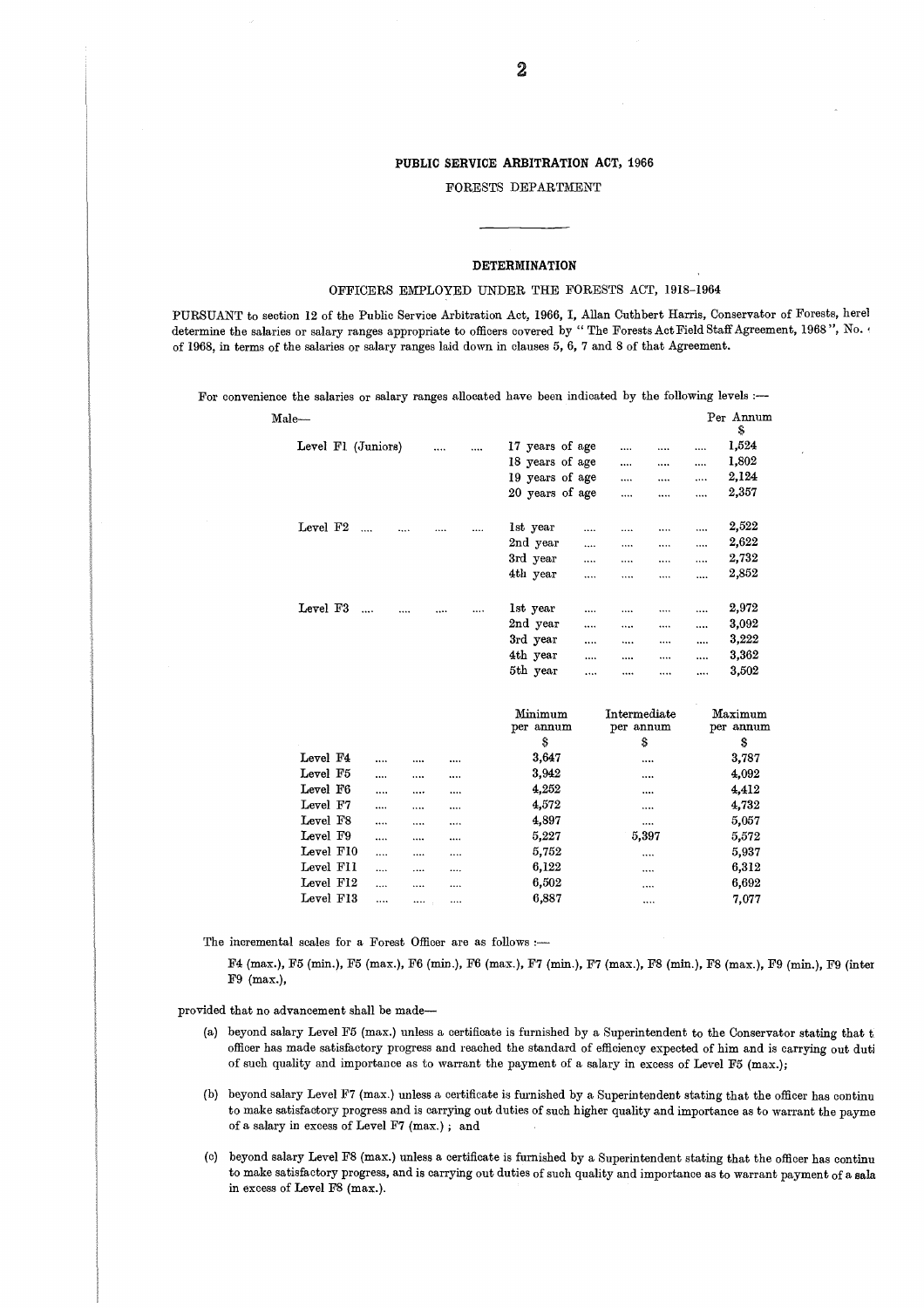|                  |           |                                                | 3 |           |          |           |                                                                                        |           |                |
|------------------|-----------|------------------------------------------------|---|-----------|----------|-----------|----------------------------------------------------------------------------------------|-----------|----------------|
| $_{\rm Female-}$ |           |                                                |   |           |          |           |                                                                                        |           |                |
|                  |           |                                                |   |           |          |           |                                                                                        |           | Per Annum<br>S |
| Level $F1$ $(F)$ | .         | 15 years of age                                |   | .         |          |           | .                                                                                      | .         | 1,108          |
|                  |           | 16 years of age                                |   |           | .        |           |                                                                                        | .         | 1,199          |
|                  |           | 17 years of age                                |   | .         | .        | .         | .                                                                                      | .         | 1,348          |
|                  |           | 18 years of age                                |   | .         | .        | .         | .                                                                                      |           | 1,534          |
|                  |           | 19 years of age                                |   | .         | .        | .         | .                                                                                      |           | 1,702          |
|                  |           | 20 years of age                                |   | $\cdots$  | .        | $\ddotsc$ | $\ddotsc$                                                                              | .         | 1,863          |
|                  |           | 21 years of age or first year of adult service |   |           |          |           |                                                                                        | .         | 2,100          |
|                  |           |                                                |   |           |          |           | 22 years of age or second year of adult service                                        |           | 2,200          |
|                  |           | 23 years of age or third year of adult service |   |           |          |           |                                                                                        | $\cdots$  | 2,270          |
|                  |           |                                                |   |           |          |           | 24 years of age or fourth year of adult service                                        |           | 2,340          |
|                  |           | 25 years of age or fifth year of adult service |   |           |          |           |                                                                                        | .         | 2,420          |
| Level $F2$ (F)   | .         | 15 years of age                                |   | $\cdots$  | $\cdots$ | $\cdots$  | $\ddotsc$                                                                              | .         | 1,085          |
|                  |           | 16 years of age                                |   | $\cdots$  | $\cdots$ | $\cdots$  | .                                                                                      | .         | 1,173          |
|                  |           | 17 years of age                                |   | $\cdots$  | .        | .         | .                                                                                      | .         | 1,319          |
|                  |           | 18 years of age                                |   | .         | .        | .         |                                                                                        | .         | 1,506          |
|                  |           | 19 years of age                                |   | .         | .        | .         | .                                                                                      | $\ddotsc$ | 1,671          |
|                  |           | 20 years of age                                |   | $\ddotsc$ | $\cdots$ | $\cdots$  | $\cdots$                                                                               | $\ddotsc$ | 1,835          |
|                  |           | 21 years of age or first year of adult service |   |           |          |           |                                                                                        | .         | 2,056          |
|                  |           |                                                |   |           |          |           | 22 years of age or second year of adult service                                        |           | 2,151          |
|                  |           |                                                |   |           |          |           | 23 years of age or third year of adult service                                         |           | 2,231          |
|                  |           |                                                |   |           |          |           | 24 years of age or fourth year of adult service                                        |           | 2,311          |
|                  |           | 25 years of age or fifth year of adult service |   |           |          |           |                                                                                        | $\ddotsc$ | 2,391          |
| Level $F3$ (F)   | $\ddotsc$ | 15 years of age                                |   | .         | $\cdots$ | $\ddotsc$ | .                                                                                      | .         | 976            |
|                  |           | 16 years of age                                |   | $\cdots$  | .        | .         | .                                                                                      |           | 1,111          |
|                  |           | 17 years of age                                |   | $\cdots$  | .        |           | .                                                                                      | .         | 1,204          |
|                  |           | 18 years of age                                |   | .         | $\cdots$ | $\ldots$  | $\cdots$                                                                               | .         | 1,349          |
|                  |           | 19 years of age                                |   | $\cdots$  | .        | .         | .                                                                                      |           | $-1,536$       |
|                  |           | 20 years of age                                |   |           | .        | .         | .                                                                                      | .         | 1,749          |
|                  |           | 21 years of age or first year of adult service |   |           |          |           |                                                                                        | .         | 1,910          |
|                  |           |                                                |   |           |          |           | 22 years of age or second year of adult service                                        |           | 2,020          |
|                  |           | 23 years of age or third year of adult service |   |           |          |           |                                                                                        | ú.,       | 2,120          |
|                  |           |                                                |   |           |          |           | 24 years of age <sup>n</sup> or <sup>7</sup> fourth year <sup>7</sup> of adult service |           | 2,200          |
|                  |           |                                                |   |           |          |           |                                                                                        |           |                |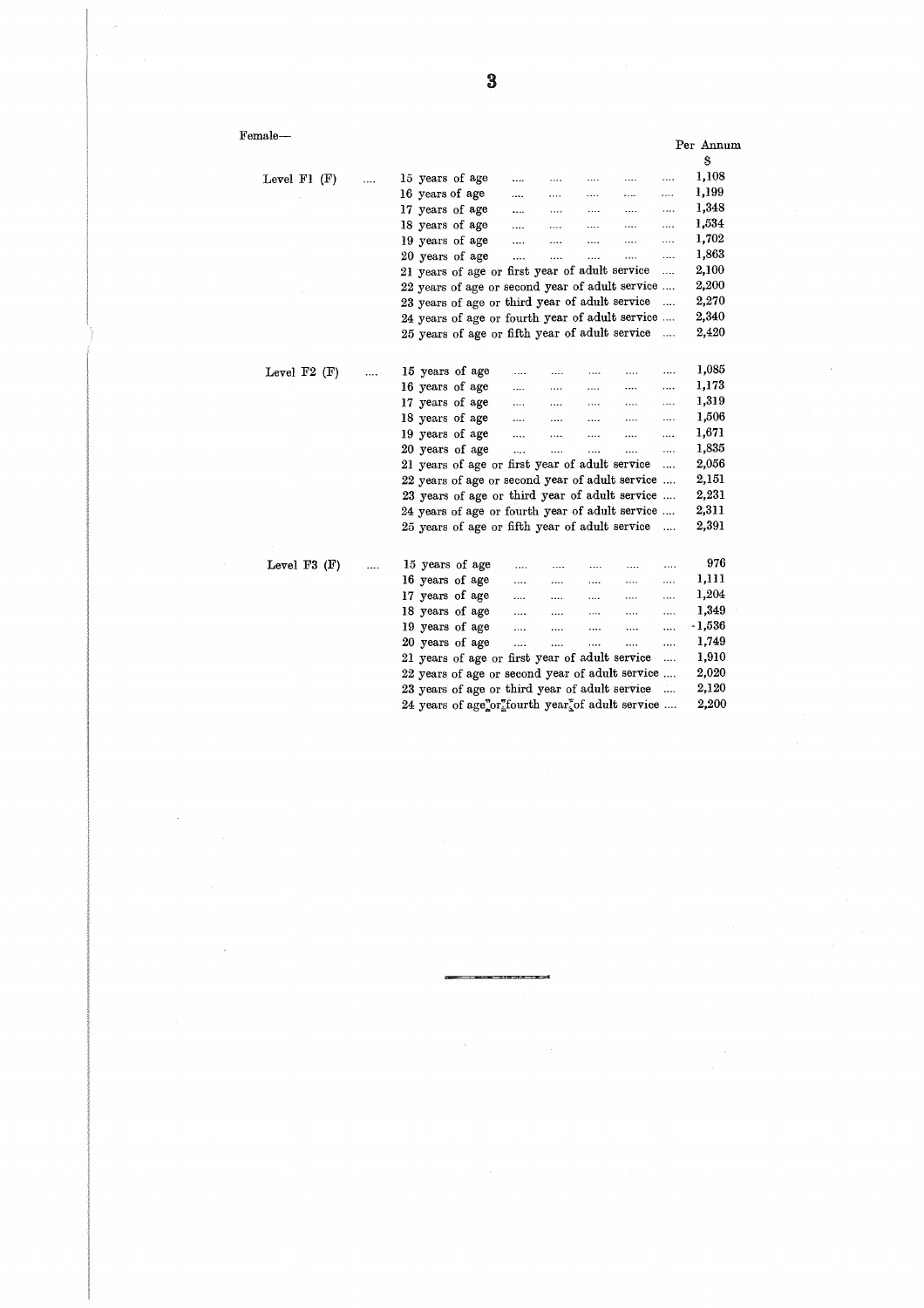|                                  |                                                              |                      |                             |                      |                      |                      |                                           | 4                           |                      |                      |                      |                      |                                           |                                    |
|----------------------------------|--------------------------------------------------------------|----------------------|-----------------------------|----------------------|----------------------|----------------------|-------------------------------------------|-----------------------------|----------------------|----------------------|----------------------|----------------------|-------------------------------------------|------------------------------------|
|                                  |                                                              |                      |                             |                      |                      |                      | FORESTS DEPARTMENT                        |                             |                      |                      |                      |                      | Classification                            | Level                              |
|                                  |                                                              |                      | Title of Office             |                      |                      |                      |                                           | Name of Officer             |                      |                      |                      |                      | 5/12/68                                   | 6/12/68                            |
|                                  | Plant and Maintenance Engineer<br>Telecommunications Officer |                      |                             | $\cdots$             | $\cdots$<br>         | <br>                 | Welch, T. J.<br>Pinkus, C. A.             | $\cdots$<br>$\ddotsc$       | <br>$\cdots$         | .<br>                | .<br>                | <br>.                | $F-II-I1$<br>F–II–9/10<br>$_{\rm F-II-8}$ | F13<br>F11/12<br>F10               |
|                                  | Senior Timber Inspector<br>Senior Forester                   |                      |                             | <br>                 | <br>$\cdots$         | <br>$\cdots$         | Meldrum, R. S.<br>Currie, J. H.           | $\cdots$                    | $\cdots$<br>         | <br>.                | <br>                 | <br>                 | $_{\rm F-II-7}$                           | $_{\rm F9}$                        |
|                                  | Senior Forester<br>Senior Forester                           |                      | $\cdots$<br>$\cdots$        | $\cdots$<br>$\cdots$ | $\cdots$<br>$\cdots$ | $\cdots$<br>$\ldots$ | Dawson, H. E.<br>Donovan, R. J            |                             | <br>                 | $\cdots$<br>$\cdots$ | $\cdots$<br>$\cdots$ | <br>                 | $F-II-7$<br>$F-II-7$                      | F9<br>F9                           |
|                                  | Senior Forester                                              |                      | $\ldots$                    | $\cdots$             | $\cdots$             | $\cdots$             | McCoy, H. J.                              | $\sim$                      |                      |                      |                      |                      | $F-II-7$                                  | F9<br>F9                           |
|                                  | Senior Forester<br>Senior Forester (Fire Control)            |                      | $\cdots$                    | $\ldots$             | $\cdots$<br>         | $\cdots$<br>$\ldots$ | Nightingale, R.<br>Asheroft, A. J.        |                             | <br>                 | $\cdots$<br>         | <br>$\cdots$         | <br>                 | $F-II-7$<br>$F-II-7$                      | F9                                 |
|                                  | Senior Forester (Fire Control)                               |                      |                             |                      |                      | $\cdots$             | Nicol, L.                                 | $\cdots$                    | .                    | .                    |                      | $\ldots$             | $_{\rm F-II-6}$<br>F-II-7                 | F9<br>$_{\rm F9}$                  |
|                                  | Senior Forester (Fire Control)<br>Senior Forester (Safety)   |                      |                             |                      | $\ldots$<br>         | <br>$\ldots$         | Percival, N.<br>Marshall, J.              | .<br>$\ldots$               | .<br>                | <br>$\cdots$         | $\cdots$<br>         | <br>$\cdots$         | $F-II-7$                                  | F9                                 |
| Forest Officer                   | Senior Forester (Utilisation)                                |                      |                             | $\ldots$             | $\cdots$             |                      | $McEvoy, A. G.$                           |                             | $\cdots$             | .                    |                      |                      | $F-II-7$<br>$_{\rm F-II-2(max.)/7}$       | F9<br>$F4 \ (max.)/9$              |
| Forest Officer                   |                                                              | $\ldots$<br>$\ldots$ | <br>                        | $\cdots$<br>         | <br>$\cdots$         | $\cdots$<br>         | Brierley, R.S.<br>Gilehrist, J.C.         |                             | $\cdots$<br>         | <br>.                | <br>                 | <br>                 | $F-II-2(max.)/7$                          | $F4 \ (max.)/9$                    |
| Forest Officer<br>Forest Officer |                                                              | $\cdots$<br>$\cdots$ |                             |                      | $\cdots$             |                      | $Pridham, F. H. \dots$<br>Richmond, P. C. |                             |                      |                      | $\cdots$<br>         |                      | $F-II-2(max.)/7$<br>$F-II-2(max.)/7$      | $F4 \ (max.)/9$<br>$F4 \ (max.)/9$ |
|                                  | District Forester.                                           |                      | <br>                        | <br>                 | $\cdots$<br>$\ldots$ | $\ldots$<br>$\ldots$ | Forrest, W. J.                            | $\ldots$                    | <br>$\cdots$         | .<br>.               | $\cdots$             | <br>                 | $F-II-6$                                  | F8                                 |
|                                  | District Forester<br>District Forester                       |                      | <br>$\cdots$                |                      | $\cdots$             |                      | Hancock, A. H.<br>Staley, P. D.           | $\cdots$                    | $\cdots$<br>         | <br>                 | <br>                 | <br>                 | $F-II-6$<br>$F-II-6$                      | $_{\rm F8}$<br>$_{\rm F8}$         |
| Forester                         |                                                              |                      | $\cdots$                    | $\cdots$<br>         | $\cdots$<br>         | $\ldots$<br>         | Brown, E. E. J.                           |                             |                      | $\cdots$             |                      |                      | $F-II-4/5$                                | F6/7                               |
| Forester<br>Forester             |                                                              | $\cdots$<br>         | <br>$\ldots$                | <br>                 | <br>                 | <br>$\cdots$         | Cowcher, B. T.<br>Dearle, J. A.           | $\ldots$<br>.               | <br>                 | <br>                 | <br>                 | <br>                 | $F-II-4/5$<br>$F-II-4/5$                  | $_{\rm F6/7}$<br>F6/7              |
| Forester                         |                                                              |                      | $\cdots$                    | $\cdots$             | $\cdots$             |                      | Hunt, H. J.                               | .                           |                      | .                    | $\cdots$             |                      | $F-II-4/5$                                | F6/7                               |
| Forester<br>Forester             |                                                              | <br>                 | <br>$\cdots$                | $\ldots$<br>$\cdots$ | <br>$\cdots$         | $\ldots$<br>         | Kesners, A.<br>Mahony, J. S.              | <br>$\mathbf{r}$            | <br>$\cdots$         | <br>                 | <br>$\cdots$         | <br>                 | $F-II-4/5$<br>$F-II-4/5$                  | F6/7<br>$_{\rm F6/7}$              |
| Forester<br>Forester             |                                                              |                      |                             |                      |                      |                      | Mavric, T.                                | $\cdots$                    |                      | $\cdots$             | $\cdots$             |                      | $F-II-4/5$<br>$_{\rm F-II-4/5}$           | ${\rm F6/7}$<br>F6/7               |
| Forester                         |                                                              | $\ldots$<br>         | <br>                        | <br>                 | <br>                 | <br>                 | Percival, E.<br>Phillips-Jones, D.        |                             | <br>                 | <br>.                | <br>                 | <br>                 | $F-II-4/5$                                | $_{\rm F6/7}$                      |
| Forester<br>Forester             |                                                              | <br>$\cdots$         | $\cdots$                    | $\cdots$             | $\cdots$             |                      | Quicke, F. G.<br>Rate, J. H.              | .<br>                       | $\cdots$             | $\cdots$             |                      |                      | $F-II-4/5$<br>$_{\rm F-II-4/5}$           | F6/7<br>F6/7                       |
| Forester                         |                                                              | $\cdots$             | <br>                        | <br>                 | <br>$\cdots$         | <br>                 | Styles, H. G.                             | $\cdots$                    | <br>                 | <br>                 | <br>                 | <br>                 | $_{\rm F-II-4/5}$                         | ${\rm F6/7}$                       |
|                                  | Assistant Forester<br>Assistant Forester                     |                      | $\cdots$<br>$\cdots$        | $\cdots$<br>         | $\sim$<br>$\cdots$   | <br>                 | Bennett, J. A. H.<br>Cooper, E. E.        |                             | <br>                 | $\cdots$<br>         | <br>                 | <br>                 | $F-II-2/3$<br>$F-II-2/3$                  | F4/5<br>F4/5                       |
|                                  | Assistant Forester                                           |                      |                             |                      | $\cdots$             | $\cdots$             | Cracknell, E. M.                          |                             | $\cdots$             |                      |                      |                      | $_{\rm F-II-2/3}$                         | F4/5                               |
|                                  | Assistant Forester<br>Assistant Forester                     |                      | $\cdots$<br>$\ldots$        | $\cdots$<br>         | <br>                 | <br>                 | Crawford, E. F.<br>Deadman, H.W.G.        |                             | <br>                 | $\cdots$<br>         | <br>                 | <br>.                | $F-II-2/3$<br>$F-II-2/3$                  | F4/5<br>$\rm F4/5$                 |
|                                  | Assistant Forester                                           |                      |                             | $\cdots$             | $\cdots$             | $\cdots$             | Deadman, M.F.                             |                             | $\cdots$             | $\cdots$             |                      |                      | $F-II-2/3$                                | F4/5                               |
|                                  | Assistant Forester<br>Assistant Forester                     |                      | $\cdots$<br>$\ldots$        | <br>                 | $\cdots$<br>         | $\ldots$<br>$\ldots$ | Dickerson, G. B.<br>Doherty, J. R.        |                             | <br>                 | <br>                 | <br>$\ldots$         | <br>                 | $_{\rm F-II-2/3}$<br>$F-II-2/3$           | 14/5<br>F4/5                       |
|                                  | Assistant Forester<br>Assistant Forester                     |                      | $\ldots$                    |                      | $\ldots$             | $\ldots$             | Humphreys, J. W.<br>James, N. K.          |                             | $\cdots$             |                      |                      |                      | $F-II-2/3$<br>$F-II-2/3$                  | F4/5<br>F4/5                       |
|                                  | Assistant Forester                                           |                      | $\cdots$<br>$\cdots$        | $\cdots$<br>$\ldots$ | <br>                 | $\ldots$<br>$\cdots$ | Jeffery, $L$ . $H$ .                      | .<br>$\cdots$               | $\ldots$<br>$\cdots$ | $\cdots$<br>         | $\ldots$<br>$\ldots$ | <br>                 | $F-II-2/3$                                | $\rm{F4/5}$                        |
|                                  | Assistant Forester<br>Assistant Forester                     |                      | $\ldots$<br>$\ldots$        | $\ldots$<br>$\cdots$ | $\cdots$             |                      | Jones, K.<br>Loverock, J. H.              | $\ldots$                    | $\cdots$<br>$\cdots$ | $\cdots$             | $\cdots$<br>$\ldots$ | <br>$\cdots$         | $F-II-2/3$<br>$F-II-2/3$                  | $\mathbb{F}4/5$<br>F4/5            |
|                                  | Assistant Forester                                           |                      | $\cdots$                    | $\ldots$             | <br>                 | $\cdots$<br>         | McAlpine, J. E.                           |                             | $\cdots$             | $\ldots$<br>         | $\ldots$             |                      | $F-II-2/3$                                | F4/5                               |
|                                  | Assistant Forester<br>Assistant Forester                     |                      | $\ldots$<br>$\cdots$        | <br>$\cdots$         | <br>                 | $\ldots$<br>$\cdots$ | $O'Grady, L. D.$<br>Quicke, H. E.         | $\sim$                      | $\cdots$<br>         | $\cdots$<br>$\cdots$ | $\ldots$<br>$\cdots$ | <br>                 | $F-II-2/3$<br>$F-II-2/3$                  | F4/5<br>$\mathbb{T}4/5$            |
|                                  | Assistant Forester                                           |                      |                             | $\ldots$             |                      |                      | Raper, J. S.                              |                             |                      |                      | $\ldots$             |                      | $F-II-2/3$                                | $\Gamma 4/5$                       |
|                                  | Assistant Forester<br>Assistant Forester                     |                      | $\ldots$<br>$\cdots$        | $\cdots$<br>         | <br>                 | $\cdots$<br>         | Richardson, D. J.<br>Robson, J. L.        | $\cdots$                    | <br>                 | $\cdots$<br>         | $\cdots$<br>$\ldots$ | <br>                 | $F-II-2/3$<br>$F-II-2/3$                  | F4/5<br>$\rm F4/5$                 |
|                                  | Assistant Forester<br>Assistant Forester                     |                      |                             | $\ldots$             |                      |                      | Rowe, D. J.                               | .                           |                      |                      | $\ldots$             |                      | $F-II-2/3$<br>$F-II-2/3$                  | F4/5<br>F4/5                       |
|                                  | Assistant Forester                                           |                      | <br>$\cdots$                | <br>                 | <br>$\cdots$         | <br>                 | Rutherford, M. G.<br>Selkirk. A. B.       | $\cdots$                    | <br>                 | $\cdots$<br>         | $\ldots$<br>$\cdots$ | <br>                 | $F-II-2/3$                                | F4/5                               |
|                                  | Assistant Forester<br>Assistant Forester                     |                      | <br>                        | $\ldots$             | $\ldots$             |                      | Tame, W.<br>Vince, F. H.                  | <br>$\cdots$                |                      |                      | $\ldots$             | $\cdots$             | $F-II-2/3$<br>$F-II-2/3$                  | F4/5<br>F4/5                       |
|                                  | Assistant Forester                                           |                      | $\cdots$                    | $\cdots$<br>$\ldots$ | $\cdots$<br>$\cdots$ | <br>                 | Watson, A.                                | $\ldots$                    | <br>                 | <br>                 | <br>                 | $\ldots$<br>$\cdots$ | $F-II-2/3$                                | F4/5                               |
|                                  | Assistant Forester<br>Assistant Forester                     |                      | <br>                        | $\ldots$<br>$\ldots$ | <br>                 | $\ldots$<br>         | Watson, D.<br>Winfield, H.                | $\cdots$<br>                | <br>                 | <br>                 | $\ldots$<br>         | $\cdots$<br>$\ldots$ | $F-II-2/3$<br>$F-II-2/3$                  | F4/5<br>F4/5                       |
|                                  | Forest Ranger                                                | $\dddotsc$           |                             | $\cdots$             |                      | $\ldots$             | Ashcroft, T. J.                           | $\cdots$                    | $\ldots$             |                      |                      | $\ldots$             | $F-II-I$                                  | $_{\rm F3}$                        |
|                                  | Forest Ranger<br>Forest Ranger                               | $\cdots$<br>$\cdots$ | <br>                        | <br>$\ldots$         | <br>$\cdots$         | <br>                 | Baker, B. L.<br>Belton, N. G.             | $\cdots$<br>$\ldots$        | <br>$\ldots$         | <br>                 | <br>                 | $\ldots$<br>$\ldots$ | $F-II-I$<br>$F-II-I$                      | F3<br>$_{\rm F3}$                  |
|                                  | Forest Ranger                                                | $\cdots$             | $\cdots$                    |                      |                      |                      | Black, G. W.                              |                             |                      |                      |                      |                      | $F-II-I$                                  | $_{\rm F3}$<br>$_{\rm F3}$         |
|                                  | Forest Ranger<br>Forest Ranger                               | $\cdots$<br>$\ldots$ | <br>$\ldots$                | <br>$\ldots$         | <br>                 | <br>$\ldots$         | Bradbury, C. R.<br>Brennan, W. G.         |                             | <br>$\cdots$         | <br>$\ldots$         | <br>                 | $\ldots$<br>         | $F-II-I$<br>$F-II-I$                      | $_{\rm F3}$                        |
|                                  | Forest Ranger<br>Forest Ranger                               | $\cdots$             | $\cdots$                    | $\cdots$             |                      |                      | Bukelis, N.                               |                             | $\ldots$             |                      |                      |                      | $F-II-I$<br>$F-II-I$                      | F3<br>F3                           |
|                                  | Forest Ranger                                                | $\cdots$<br>$\cdots$ | $\ldots$<br>$\ldots$        | $\ldots$<br>$\ldots$ | <br>                 | $\ldots$<br>$\ldots$ | Cave, R. G.<br>Cooper, A. A.              | <br>$\ldots$                | $\ldots$<br>$\ldots$ | <br>$\ldots$         | <br>                 | $\ldots$<br>         | $F-II-I$                                  | $_{\rm F3}$                        |
|                                  | Forest Ranger<br>Forest Ranger                               | $\cdots$<br>$\ldots$ | $\cdots$<br>$\ldots$        |                      | $\cdots$             | $\cdots$             | Cornell, W. F.<br>Court, L. F.            | $\sim$ . $\sim$<br>$\ldots$ | $\ldots$             |                      |                      | <br>$\cdots$         | $F-II-I$<br>$F-II-I$                      | F3<br>$_{\rm F3}$                  |
|                                  | Forest Ranger                                                | $\ldots$             | $\cdots$                    | <br>$\cdots$         | <br>                 | <br>                 | Court, T. J.                              | $\ldots$                    | $\ldots$<br>$\ldots$ | <br>$\cdots$         | $\cdots$<br>         |                      | $F-II-I$                                  | $_{\rm F3}$                        |
|                                  | Forest Ranger<br>Forest Ranger                               | $\ldots$<br>$\cdots$ | $\cdots$<br>$\ldots$        | <br>                 | <br>                 | $\cdots$<br>         | Dawson, $A. D.$<br>Donnelly, D. J.        |                             | $\cdots$<br>$\cdots$ | <br>                 | $\cdots$<br>         | .<br>                | $F-II-I$<br>$F-II-I$                      | $\rm{F}3$<br>$_{\rm F3}$           |
|                                  | Forest Ranger                                                | $\ldots$             | $\ldots$                    | $\cdots$             |                      | $\ldots$             | Evans, M. F.                              | $\ldots$                    | $\cdots$             | $\cdots$             | $\cdots$             |                      | $F-II-I$                                  | $_{\rm F3}$                        |
|                                  | Forest Ranger<br>Forest Ranger                               | $\cdots$<br>$\cdots$ | $\cdots$<br>$\ldots$        | $\cdots$<br>$\ldots$ | <br>                 | <br>                 | Gallager, F. J.<br>Haunold, K.            | $\cdots$                    | <br>                 | <br>                 | $\cdots$<br>         | <br>                 | $F-II-I$<br>$F-II-I$                      | $_{\rm F3}$<br>$_{\rm F3}$         |
|                                  | Forest Ranger<br>Forest Ranger                               | $\cdots$             | $\ldots$                    | $\cdots$             |                      |                      | Holland, A. W.                            |                             | $\cdots$             | $\ldots$             | $\cdots$             |                      | $F-II-I$                                  | F3<br>$^{\rm T3}$                  |
|                                  | Forest Ranger                                                | $\cdots$<br>$\cdots$ | $\cdots$<br>$\cdots$        | $\cdots$<br>$\ldots$ | <br>$\cdots$         | <br>                 | Hunter, $R. W. \ldots$<br>Kern, A. A.     |                             | $\cdots$<br>$\cdots$ | <br>                 | <br>                 | <br>                 | $F-II-I$<br>$F-II-I$                      | $_{\rm F3}$                        |
|                                  | Forest Ranger<br>Forest Ranger                               | $\cdots$             | $\ldots$                    | $\cdots$             |                      |                      | Kitson, R. A.                             | $\ddotsc$                   | $\cdots$             | $\cdots$             | $\cdots$             |                      | $_{\rm F-II-I}$                           | F3<br>$_{\rm F3}$                  |
|                                  | Forest Ranger                                                | $\ldots$<br>$\cdots$ | $\cdots$<br>$\ldots$        | $\ldots$<br>$\ldots$ | $\cdots$<br>         | $\cdots$<br>         | Law, F. M.<br>Liddelow, P. F.             | $\cdots$                    | $\cdots$<br>$\cdots$ | <br>                 | $\ldots$<br>$\ldots$ | $\ldots$<br>         | F–II–1<br>F-II-l                          | $_{\rm F3}$                        |
|                                  | Forest Ranger<br>Forest Ranger                               | $\cdots$<br>$\cdots$ | $\sim$ . $\sim$<br>$\ldots$ | $\ldots$             | $\cdots$             | $\ldots$             | Lilley, W.C.<br>Martin, J. I.             | $\cdots$                    | $\cdots$             | $\cdots$             | $\ldots$             |                      | $F-II-I$<br>$_{\rm F-II-I}$               | F3<br>$_{\rm F3}$                  |
|                                  | Forest Ranger                                                | $\cdots$             | $\cdots$                    | <br>                 | $\cdots$<br>         | <br>                 | McAlinden, R. F.                          | $\cdots$                    | $\cdots$<br>         | <br>                 | $\ldots$<br>         | $\cdots$<br>         | $_{\rm F-II-I}$                           | $_{\rm F3}$                        |
|                                  |                                                              |                      |                             |                      |                      |                      |                                           |                             |                      |                      |                      |                      |                                           |                                    |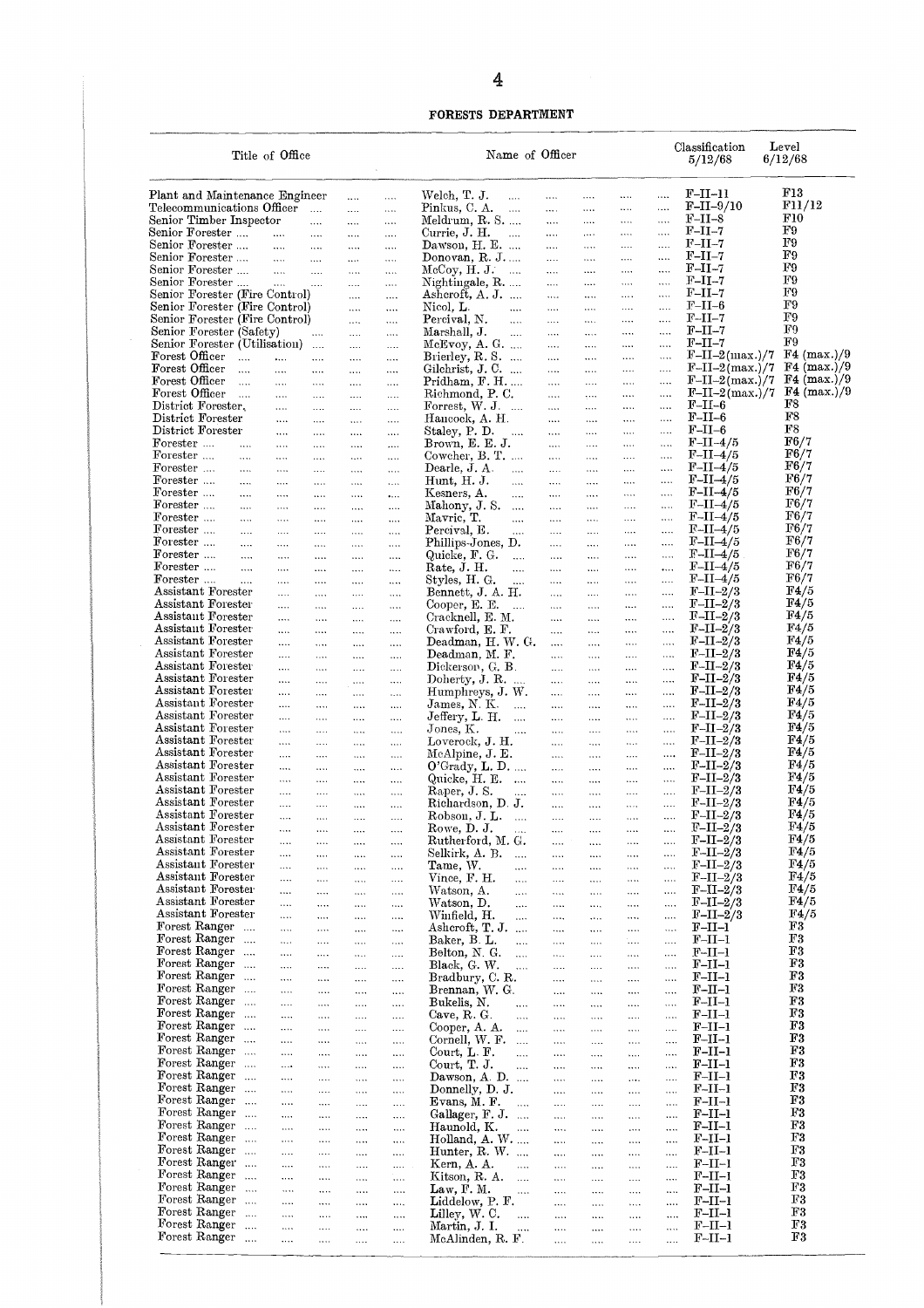#### **FORESTS DEPARTMENT—continued**

| Forest Ranger<br>Forest Ranger<br>Forest Ranger         |                      |                                                              |                        |                        |                                     | Name of Officer                                       |                        |                        |                             |                      | Classification<br>Level<br>5/12/68<br>6/12/68 |                            |  |  |
|---------------------------------------------------------|----------------------|--------------------------------------------------------------|------------------------|------------------------|-------------------------------------|-------------------------------------------------------|------------------------|------------------------|-----------------------------|----------------------|-----------------------------------------------|----------------------------|--|--|
|                                                         |                      | $\cdots$                                                     | $\cdots$               | $\ldots$               | $\cdots$                            | McLaughlin, L. W.                                     | $\cdots$               | $\cdots$               |                             | $\ldots$             | $F-II-I$                                      | $\mathbb{F}3$              |  |  |
|                                                         | $\cdots$<br>$\cdots$ | $\cdots$<br>$\ldots$                                         | $\cdots$               | $\ldots$               | $\ldots$                            | McQueen, A. D<br>Moore, V. M.<br>$\sim 100$           | $\cdots$<br>$\cdots$   | <br>$\cdots$           | $\cdots$<br>$\cdots$        | <br>.                | $F-II-1$<br>$F-II-I$                          | F3<br>$_{\rm F3}$          |  |  |
| Forest Ranger                                           |                      | $\cdots$                                                     | $\cdots$<br>$\ldots$ . | $\ldots$<br>$\sim$     | $\cdots$<br>$\sim$ .                | Needs, F. T. B.                                       | $\cdots$               | $\cdots$               | $\cdots$                    | $\ddotsc$            | $F-II-1$                                      | F3                         |  |  |
| Forest Ranger                                           |                      | $\ldots$                                                     | $\cdots$               | $\ldots$               | $\cdots$                            | Newman, R. J.                                         |                        | $\cdots$               | $\cdots$                    | $\cdots$             | $F-II-1$                                      | F3                         |  |  |
| Forest Ranger<br>Forest Ranger                          | $\cdots$             | $\cdots$<br>$\cdots$                                         | $\cdots$               | $\cdots$               | $\cdots$                            | $O'$ Leary, A. D.<br>Pears, H. W.<br>$\cdots$         | $\cdots$<br>$\cdots$   | $\sim$<br>$\cdots$     | $\cdots$                    | <br>                 | $F$ -II-l<br>$F-II-1$                         | $_{\rm F3}$<br>$_{\rm F3}$ |  |  |
| Forest Ranger                                           | $\sim$ . $\sim$      | $\cdots$                                                     | $\cdots$<br>$\cdots$   | $\cdots$<br>$\cdots$   | $\cdots$<br>                        | Phelps, N.<br>                                        | $\cdots$               | $\cdots$               | $\cdots$<br>$\cdots$        |                      | $F-II-I$                                      | F3                         |  |  |
| Forest Ranger                                           | $\cdots$             | $\cdots$                                                     | $\cdots$               | $\cdots$               | $\cdots$                            | Russell, W.<br>$\mathbf{r}$                           | $\cdots$               |                        | $\ldots$                    |                      | $F-II-1$                                      | F3                         |  |  |
| Forest Ranger<br>Forest Ranger                          | $\cdots$             | $\cdots$<br>$\cdots$                                         | <br>$\sim$             | $\cdots$<br>$\cdots$   | $\cdots$<br>$\sim$ . $\sim$         | Starkie, R. L.<br>$\cdots$<br>Thomas, E. E. H.        | $\cdots$<br>$\cdots$   | $\cdots$<br>$\cdots$   | $\cdots$<br>                | <br>$\cdots$         | $F-II-1$<br>$F$ -II-l                         | $_{\rm F3}$<br>F3          |  |  |
| Forest Ranger                                           | $\cdots$             | $\cdots$                                                     | $\cdots$               | $\cdots$               | $\cdots$                            | Walsh, J. F.<br>$\cdots$                              | $\ldots$               | $\ldots$ .             | $\cdots$                    |                      | $F-II-1$                                      | F3                         |  |  |
| Forest Ranger                                           | $\sim$               | $\cdots$                                                     |                        | $\cdots$               | $\sim$ . $\sim$                     | Walton, D. W. $\ldots$                                | $\cdots$               | $\cdots$               | $\cdots$                    | $\cdots$             | $F-II-1$                                      | F3                         |  |  |
| Forest Ranger<br>Forest Ranger                          | $\cdots$             | $\cdots$<br>$\cdots$                                         | $\cdots$<br>$\cdots$   | $\cdots$<br>$\cdots$   | <br>$\cdots$                        | Wetherley, A. J.<br>Wood, T. H.<br>$\cdots$           | $\cdots$<br>$\cdots$   | <br>$\cdots$           | <br>$\cdots$                | $\cdots$<br>$\ldots$ | $F-II-1$<br>$F$ -II-1                         | F3<br>$_{\rm F3}$          |  |  |
| Forest Guard                                            | $\cdots$             | $\cdots$                                                     | $\cdots$               | $\ldots$ .             | $\sim$ . $\sim$                     | Adams, W.C.<br><b>Sales Control</b>                   | .                      | $\cdots$               | $\cdots$                    | $\cdots$             | $F - IV$                                      | $_{\rm F2}$                |  |  |
| Forest Guard<br>Forest Guard                            | $\cdots$             | $\cdots$                                                     |                        | $\cdots$               | $\cdots$                            | Backhouse, T. A.                                      | $\ddotsc$              | $\sim 100$             | $\mathcal{L}_{\text{max}}$  |                      | $F-IV$<br>$F$ – $IV$                          | F2<br>$_{\rm F2}$          |  |  |
| Forest Guard                                            | $\cdots$<br>$\cdots$ | $\cdots$<br>$\cdots$                                         | $\ldots$ .<br>$\cdots$ | $\cdots$<br>$\cdots$   | $\cdots$<br>                        | Broadbent, C. N.<br>Burke, R. F.<br>$\sim$            | $\ldots$<br>$\sim 100$ | $\cdots$<br>$\cdots$   | $\cdots$<br>$\sim 100$      | <br>$\cdots$         | $F-IV$                                        | F2                         |  |  |
| Forest Guard                                            | $\cdots$             | $\cdots$                                                     |                        | $\cdots$               | $\cdots$                            | Burns, R. K.<br>$\sim$                                | $\sim 100$             | $\ldots$ .             | $\cdots$                    |                      | $_{\rm F-IV}$                                 | F2                         |  |  |
| Forest Guard<br>Forest Guard                            | $\cdots$             | $\cdots$                                                     |                        | $\cdots$               | $\cdots$                            | Evans, J.S.<br>$\cdots$<br>Forster, B. F.             | $\cdots$               | $\ldots$               | $\cdots$                    |                      | $F-IV$<br>$_{\rm F-IV}$                       | $_{\rm F2}$<br>$_{\rm F2}$ |  |  |
| Forest Guard                                            | $\cdots$<br>$\cdots$ | $\cdots$<br>$\cdots$                                         | $\cdots$<br>$\cdots$   | $\cdots$<br>$\cdots$   | $\cdots$<br>$\ldots$                | $\sim 100$<br>Harris, B. W.<br>$\cdots$               | $\sim 100$<br>         | $\cdots$<br>$\cdots$   | $\cdots$<br>$\cdots$        | <br>                 | $F-IV$                                        | F2                         |  |  |
| Forest Guard                                            | $\cdots$             | $\cdots$                                                     |                        | $\cdots$               | $\cdots$                            | Hawkins, J. H.                                        | $\ldots$               | $\cdots$               | $\cdots$                    |                      | $F$ – $IV$                                    | F <sub>2</sub>             |  |  |
| Forest Guard<br>Forest Guard                            | $\cdots$<br>$\cdots$ | $\sim 100$<br>$\sim$ $\sim$                                  | $\cdots$<br>           | $\cdots$<br>$\ldots$ . | $\cdots$<br>                        | Kokir, M.<br>$\mathbf{r}$<br>McKenzie, J.<br>in in    | $\cdots$<br>$\cdots$   | $\cdots$<br>$\cdots$   | $\cdots$<br>$\ldots$        | $\cdots$<br>         | $F-IV$<br>$F-IV$                              | F2<br>F2                   |  |  |
| Forest Guard                                            | $\cdots$             | $\cdots$                                                     | $\cdots$               | $\cdots$               | $\ldots$                            | McWhirter, S. C.                                      | $\cdots$               | $\cdots$               | $\cdots$                    |                      | $F-IV$                                        | $_{\rm F2}$                |  |  |
| Forest Guard<br>Forest Guard                            | $\ldots$             | $\sim 100$                                                   | $\cdots$               | $\cdots$               | $\cdots$                            | Sanders, K. J.                                        | $\cdots$               | $\cdots$               | $\cdots$                    | $\cdots$             | $F-IV$                                        | F2                         |  |  |
| Forest Guard                                            | $\cdots$<br>$\ldots$ | $\cdots$<br>$\ldots$                                         | <br>$\ddotsc$          | $\cdots$<br>$\cdots$   | <br>$\cdots$                        | Shugg, J. E.<br>$\sim$<br>White, K. J.<br>$\sim$      | $\sim$<br>$\sim 10$    | $\cdots$<br>$\ldots$ . | $\sim$ . $\sim$<br>$\cdots$ | $\ldots$<br>$\sim$   | $F-IV$<br>$_{\rm F-IV}$                       | $_{\rm F2}$<br>$_{\rm F2}$ |  |  |
| Plant Inspector                                         |                      | $\cdots$                                                     | $\cdots$               | $\cdots$               | $\cdots$                            | Hopkinson, C. E.                                      | $\ldots$ .             | $\bar{\omega}$         | $\ldots$                    | $\cdots$             | $F-II-4$                                      | F6/7                       |  |  |
| Plant Inspector<br>Plant Inspector                      |                      | $\cdots$<br>$\cdots$                                         |                        | $\cdots$               |                                     | Marshall, L. J.<br>Reynolds, J.<br>$\sim 100$         | $\sim$                 | $\cdots$               | $\cdots$                    | $\sim$               | $F-II-4$<br>$F-II-4$                          | F6/7<br>F6/7               |  |  |
| Mill Examiner                                           |                      | $\cdots$                                                     | $\cdots$<br>$\cdots$   | $\cdots$<br>$\cdots$   | $\cdots$<br>                        | Johnson, N. D.                                        | $\sim 10$<br>$\sim$    | $\ldots$ .<br>$\ldots$ | $\sim$ .<br>$\ldots$        | $\ldots$<br>$\cdots$ | $F-II-2/3$                                    | F4/5                       |  |  |
| Forest Assistant, Grade 1                               |                      |                                                              | $\cdots$               | $\cdots$               |                                     | Barham, G. E.                                         | $\cdots$               |                        | $\cdots$                    |                      | $F-II-1/3$                                    | F4/5                       |  |  |
| Forest Assistant, Grade 1<br>Forest Assistant, Grade 1  |                      |                                                              | $\cdots$<br>$\cdots$   | $\cdots$<br>$\cdots$   | <br>$\cdots$                        | Brody, B. E.<br>$\sim$<br>Buchanan, W. G.             | <br>$\cdots$           | <br>                   | $\cdots$<br>$\cdots$        | $\ldots$<br>$\cdots$ | $F-II-1/3$<br>$F-II-I/3$                      | F4/5<br>F4/5               |  |  |
| Forest Assistant, Grade 1                               |                      |                                                              | $\cdots$               |                        |                                     | Choyce, P.C.<br>$\sim 10$                             | $\cdots$               |                        | $\ldots$ .                  | $\ldots$             | $F-II-1/3$                                    | F4/5                       |  |  |
| Forest Assistant, Grade 1                               |                      |                                                              | $\cdots$               | $\cdots$               |                                     | Edwards, A. J.                                        |                        |                        | $\cdots$                    |                      | $F-II-1/3$                                    | F4/5                       |  |  |
| Forest Assistant, Grade 1<br>Forest Assistant, Grade 1  |                      |                                                              | $\cdots$<br>$\cdots$   | $\ldots$ .<br>$\cdots$ | $\cdots$<br>                        | Field, D.C.<br>.<br>Fitzgerald, B.                    | $\cdots$<br>$\cdots$   | <br>$\cdots$           | ,<br>.                      | <br>                 | $F-II-1/3$<br>$F-II-1/3$                      | F4/5<br>F4/5               |  |  |
| Forest Assistant, Grade 1                               |                      |                                                              | $\cdots$               | $\cdots$               | $\cdots$                            | King, J. G.<br>$\sim 10^{-1}$                         | $\ldots$               |                        | $\cdots$                    |                      | $F-II-1/3$                                    | F4/5                       |  |  |
| Forest Assistant, Grade 1<br>Forest Assistant, Grade 1  |                      |                                                              | $\cdots$               | $\sim 100$             | $\ldots$                            | Laidlaw, $G: R$<br>O'Callaghan, J. F.                 | $\cdots$               | $\cdots$               | $\cdots$                    | $\cdots$             | $F-II-1/3$<br>$F-II-1/3$                      | F4/5<br>$F_{4/5}$          |  |  |
| Forest Assistant, Grade 1                               |                      |                                                              | $\cdots$<br>$\cdots$   | $\cdots$<br>$\cdots$   | <br>$\cdots$                        | Scanlon, C. R.<br>$\sim 100$                          | $\sim 10$<br>$\sim$    | $\ldots$ .<br>$\ldots$ | $\cdots$<br>$\cdots$        | <br>                 | $F-II-I/3$                                    | F4/5                       |  |  |
| Forest Assistant, Grade 1                               |                      |                                                              | $\cdots$               | $\sim 100$             | $\sim$                              | Townsend, W. F.                                       | $\ldots$ .             | $\cdots$               | $\cdots$                    | $\cdots$             | $F-II-I/3$                                    | F4/5                       |  |  |
| Forest Assistant, Grade 1<br>Forest Assistant, Grade 2  |                      |                                                              | <br>                   | $\cdots$<br>           | <br>$\cdots$                        | Von Hombracht, E.<br>Adams, E. H.<br>$\mathbf{r}$     | $\sim 10$<br>$\ldots$  | $\cdots$<br>$\ldots$ . | <br>                        | <br>                 | $F-II-1/3$<br>$F-IV$                          | F4/5<br>F3                 |  |  |
| Forest Assistant, Grade 2                               |                      |                                                              |                        |                        |                                     | Dorlandt, J. H.                                       |                        |                        | .                           | .                    | $_{\rm F-IV}$                                 | F3                         |  |  |
| Forest Assistant, Grade 2<br>Forest Assistant, Grade 2  |                      |                                                              |                        | $\cdots$               |                                     | Galbraith, R. N.                                      | $\cdots$               | $\cdots$               | $\cdots$                    | .                    | $_{\rm F-IV}$<br>$F-II-1/3$                   | $\mathbb{F}3$              |  |  |
| Forest Assistant, Grade 2                               |                      |                                                              | <br>                   | $\cdots$<br>$\cdots$   | <br>                                | Mullan, J. J.<br>i i sa<br>Parish, G.<br>.            | $\sim$ .<br>$\cdots$   | $\ldots$<br>$\cdots$   | <br>$\cdots$                | <br>                 | $_{\rm F-IV}$                                 | F3<br>F3                   |  |  |
| Forest Assistant, Grade 2                               |                      |                                                              | $\cdots$               | $\ldots$               |                                     | Sansom, E.S.<br>$\sim$                                | $\cdots$               |                        |                             |                      | $_{\rm F-IV}$                                 | F3                         |  |  |
| Forest Assistant, Grade 3<br>Technical Officer, Grade 1 |                      |                                                              | <br>                   | $\cdots$               | $\cdots$                            | O'Connor, L. A.<br>Loorits, R.<br>.                   |                        |                        |                             |                      | $F-IV$<br>$F-II-5/6$                          | $_{\rm F2}$<br>$_{\rm F8}$ |  |  |
| Technical Officer, Grade 2                              |                      |                                                              |                        | $\cdots$<br>$\ldots$   | <br>                                | Malajczuk, A.<br>$\cdots$                             | $\cdots$<br>$\cdots$   | <br>                   | .<br>                       | .<br>                | $F-II-3/4$                                    | F6/7                       |  |  |
| Technical Officer, Grade 2                              |                      |                                                              | $\cdots$               | $\ldots$               |                                     | McCormick, J.<br>$\ldots$                             | $\cdots$               | $\ldots$               | $\cdots$                    | .                    | $F-II-3/4$                                    | F6/7                       |  |  |
| Technical Officer, Grade 2                              |                      | Technical Assistant, Grade 1                                 | <br>$\cdots$           | $\cdots$<br>$\ldots$ . | $\cdots$<br>$\cdots$                | Randall, E. H. J.<br>Burns, A. G.<br>$\cdots$         | $\cdots$<br>$\ldots$   | <br>$\cdots$           | <br>                        | <br>                 | $F-II-3/4$<br>$F-II-I/2$                      | F6/7<br>F4/5               |  |  |
|                                                         |                      | Technical Assistant, Grade 1                                 |                        | $\cdots$               | $\cdots$                            | Cransberg, H.<br>$\sim$                               | $\ldots$               | $\cdots$               |                             | $\cdots$             | $F-II-I/2$                                    | F4/5                       |  |  |
|                                                         |                      | Technical Assistant, Grade 1<br>Technical Assistant, Grade 1 | $\cdots$               | $\cdots$               | $\cdots$                            | Edmiston, R. J.<br>Kuniutus, A.                       | $\cdots$               | $\cdots$               | $\cdots$                    |                      | $F-II-I/2$<br>$F-II-I/2$                      | $\Gamma 4/5$               |  |  |
|                                                         |                      | Technical Assistant, Grade 1                                 |                        | $\ldots$<br>$\cdots$   | $\cdots$<br>$\cdots$                | .<br>Miller, C. A.<br>.                               | $\ldots$ .<br>         | <br>$\cdots$           | <br>                        | <br>                 | $F-II-I/2$                                    | F4/5<br>F4/5               |  |  |
|                                                         |                      | Technical Assistant, Grade 1                                 | $\cdots$               | $\cdots$               | $\cdots$                            | Rees, E. G.<br>a a ca                                 | $\cdots$               | $\cdots$               |                             |                      | $F-II-I/2$                                    | F4/5                       |  |  |
|                                                         |                      | Technical Assistant, Grade 1<br>Technical Assistant, Grade 1 |                        | $\cdots$<br>$\cdots$   | $\cdots$<br>$\cdots$                | Rowell, M. N.<br><br>Seeds, H. L.<br>in i             | $\cdots$<br>$\cdots$   |                        | $\cdots$                    |                      | $F-II-I/2$<br>$F-II-I/2$                      | F4/5<br>F4/5               |  |  |
|                                                         |                      | Technical Assistant, Grade 1                                 |                        | $\cdots$               |                                     | Walshe, F. E.<br>in an                                | $\cdots$               | <br>$\cdots$           | .<br>                       | $\cdots$<br>         | $F-II-I/2$                                    | F4/5                       |  |  |
|                                                         |                      | ${\bf Technical\ Assistant,\ Grade\ 2}\ \dots$               |                        | $\cdots$               | $\cdots$                            | Annels, A. R.<br>.                                    | $\cdots$               | $\cdots$               |                             |                      | $F-II-I/2$                                    | F3                         |  |  |
|                                                         |                      | Technical Assistant, Grade 2<br>Technical Assistant, Grade 2 | $\cdots$               | $\cdots$<br>$\cdots$   | $\cdots$<br>$\cdots$                | Brittain, T. R. K.<br>Chalmers, G.C.                  | $\cdots$<br>$\cdots$   | <br>.                  | $\cdots$<br>                | $\cdots$<br>         | $_{\rm F-II-I/2}$<br>$_{\rm F-IV}$            | F3<br>F3                   |  |  |
|                                                         |                      | Technical Assistant, Grade 2                                 | $\cdots$               | $\cdots$               | $\cdots$                            | Cook, M. W.<br>.                                      |                        |                        |                             |                      | $F_{-IV}$                                     | F3                         |  |  |
|                                                         |                      | Technical Assistant, Grade 2                                 |                        | $\cdots$               | $\cdots$                            | Davies, J. McL.                                       |                        |                        | $\cdots$                    | $\cdots$             | $F-II-1/2$                                    | F3                         |  |  |
|                                                         |                      | Technical Assistant, Grade 2<br>Technical Assistant, Grade 2 | $\ddotsc$              | $\cdots$<br>$\ldots$   | $\cdots$<br>$\cdots$                | Edgecombe, W. B.<br>Fremlin, R. R. A.                 | <br>                   | <br>                   | $\cdots$<br>.               | <br>                 | $F$ – $IV$<br>$F-IV$                          | F3<br>F3                   |  |  |
|                                                         |                      | Technical Assistant, Grade 2                                 |                        | $\cdots$               | $\cdots$                            | Gnuske, P.<br>                                        |                        |                        | $\cdots$                    |                      | $F-IV$                                        | $_{\rm F3}$                |  |  |
|                                                         |                      | Technical Assistant, Grade 2<br>Technical Assistant, Grade 2 |                        | $\cdots$               | $\cdots$                            | Moore, C. W.<br>                                      |                        |                        |                             |                      | $F$ – $IV$                                    | F3                         |  |  |
|                                                         |                      | Technical Assistant, Grade 2                                 | $\ddotsc$              | $\ldots$<br>$\cdots$   | <br>                                | Newman, G.<br>$\cdots$<br>Pasic, M.<br>$\cdots$       | $\cdots$<br>$\cdots$   | <br>                   | <br>                        | <br>                 | $_{\rm F-IV}$<br>$F$ –IV                      | F3<br>$_{\rm F3}$          |  |  |
|                                                         |                      | Technical Assistant, Grade 2                                 |                        | $\cdots$               | $\cdots$                            | Popham, E. G.                                         | $\cdots$               |                        | .                           | $\cdots$             | $F-II-1/2$                                    | $_{\rm F3}$                |  |  |
|                                                         |                      | Technical Assistant, Grade 2<br>Technical Assistant, Grade 2 | $\cdots$               | $\cdots$<br>$\cdots$   | $\sim$ . $\sim$                     | Skinner, P. R.<br>$\sim$ 100 $\sim$<br>Van Didden, G. | $\cdots$               |                        |                             |                      | $F-II-1/2$<br>$F-IV$                          | $_{\rm F3}$<br>$_{\rm F3}$ |  |  |
|                                                         |                      | Technical Assistant, Grade 2                                 |                        | $\cdots$               | $\cdots$<br>$\cdots$                | Wombell, K.<br>$\cdots$                               | $\cdots$<br>$\cdots$   | <br>$\cdots$           | $\ldots$<br>$\cdots$        | <br>is is            | $F$ – $IV$                                    | F3                         |  |  |
|                                                         |                      | Technical Assistant, Grade 3                                 |                        | $\cdots$               | $\cdots$                            | Byrne, M. P.<br>$\cdots$                              |                        | $\cdots$               |                             |                      | $F-IV$                                        | F2                         |  |  |
|                                                         |                      | Technical Assistant, Grade 3<br>Technical Assistant, Grade 3 |                        | <br>                   | $\cdots$<br>$\bar{z}$ , $\bar{z}$ , | De Souza, M. L.<br>Dillon, M.<br>$\cdots$             | $\cdots$<br>$\cdots$   | $\cdots$<br>$\cdots$   | <br>$\cdots$                | <br>                 | $F$ – $IV$<br>$F-IV$                          | $_{\rm F2}$<br>$_{\rm F2}$ |  |  |

 $\overline{\phantom{a}}$